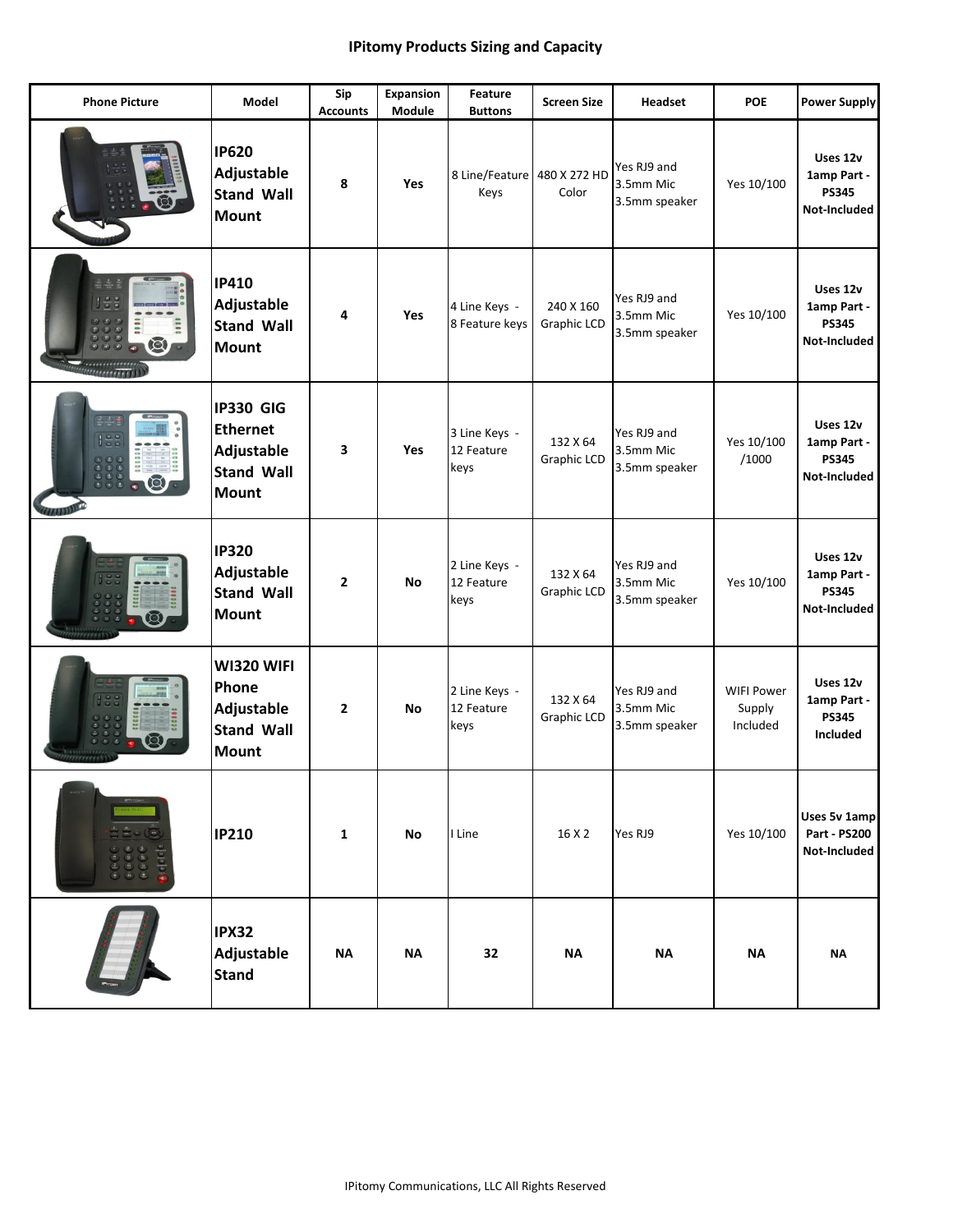## **IPitomy Products Sizing and Capacity**

|                         | <b>Model</b>  | <b>SIP Trunks</b> | <b>Analog Cards</b>                                                                 | <b>T1 Card</b>                                                                         | Extension<br>Capacity                    |
|-------------------------|---------------|-------------------|-------------------------------------------------------------------------------------|----------------------------------------------------------------------------------------|------------------------------------------|
| B.<br><b>TOMY</b><br>1U | IP1100        | Yes               | No but can<br>upgrade to<br>IP1200                                                  | No, but can<br>upgrade to an<br>IP1200                                                 | Up to 50 can<br>Upgraded to<br>an IP1200 |
| F.<br>TOMY<br>10        | IP1200        | Yes               | Yes, 1 card only 4<br>or 8 port<br>configuration                                    | Yes, 1 card<br>Can be single<br>or Dual Port<br>T1/PRI                                 | 100                                      |
| <b>IPITOMY</b><br>4U    | IP2000-B      | Yes               | Yes up to 2 32<br>port cards Cards<br>are 4, 8, 16 and<br>32 port<br>configurations | Yes, Up to 2 -<br>4 span T1/PRI<br>cards Cards<br>are single,<br>dual and quad<br>span | 250                                      |
| <b>IPITOMY</b><br>4U    | IP2000-E      | Yes               | Yes up to 2 32<br>port cards Cards<br>are 4, 8, 16 and<br>32 port<br>configurations | Yes, Up to 2 -<br>4 span T1/PRI<br>cards Cards<br>are single,<br>dual and quad<br>span | 250                                      |
| <b>IPITOMY</b><br>4U    | <b>IP5000</b> | Yes               | Yes up to 2 32<br>port cards Cards<br>are 4, 8, 16 and<br>32 port<br>configurations | Yes, Up to 2 -<br>4 span T1/PRI<br>cards Cards<br>are single,<br>dual and quad<br>span | 500                                      |